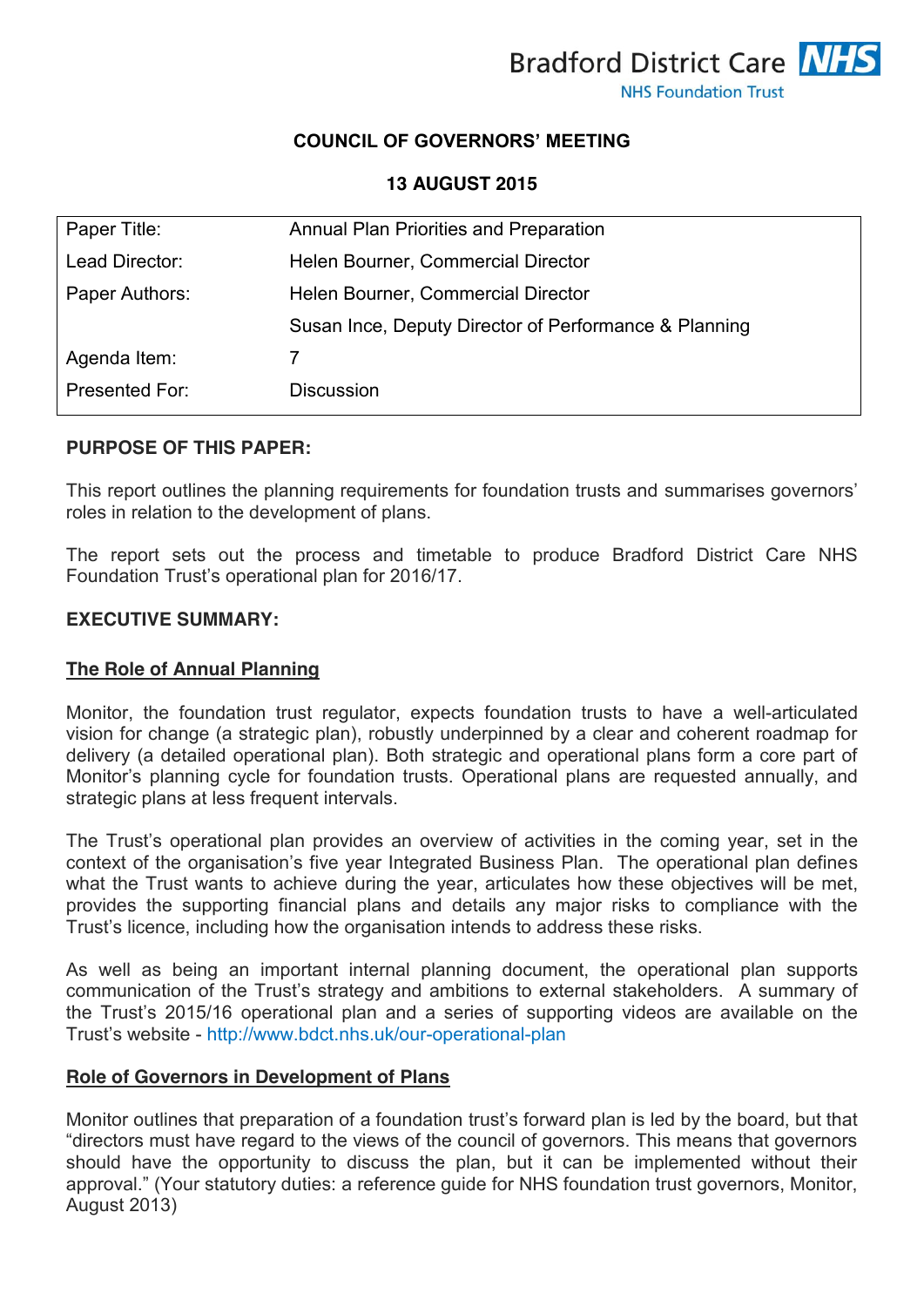The council of governors' role is to ensure that the interests of members of the NHS foundation trust, and of the public, are considered when the trust proposes strategic developments. Governors should seek to canvass the opinions of members and of the public (and, for appointed governors, the body they represent), to make sure a range of opinions inform the planning process. They might do this by, for example, holding constituency meetings or open days, putting questionnaires on the trust website, or simply by talking to staff and the public throughout the year to understand what they would like to see the trust achieve in the future. However, this is for the trust and governors to agree locally. Governors must feed back the views of members of the NHS foundation trust, and of the public, to the board of directors.

Once the NHS foundation trust has submitted its forward planning information to Monitor, the council of governors should inform stakeholders of the NHS foundation trust's forward planning, and the reasoning behind it.

# **Process to Produce Trust's 2016/17 Operational Plan**

The process of developing, approving, implementing and reviewing operational plans at all levels in the Trust is an on-going and linked process. The diagram below shows the connectivity between the Integrated Business Plan and operational plans at corporate, locality/directorate and individual levels.



Locality/directorate plans for both operational services and corporate departments capture key assumptions, developments, milestones, cost improvement targets, key performance indicators, financial activity and workforce plans for delivery in the coming year, reflecting staff and stakeholder views.

## **Planning Timetable**

The high level timetable for production of the Trust's 2016/17 operational plan is outlined in the table below. Each autumn, Monitor and NHS England publish planning guidance setting out their expectations, requirements and process for the planning round. We will review the Trust's timetable following publication of the national planning documents.